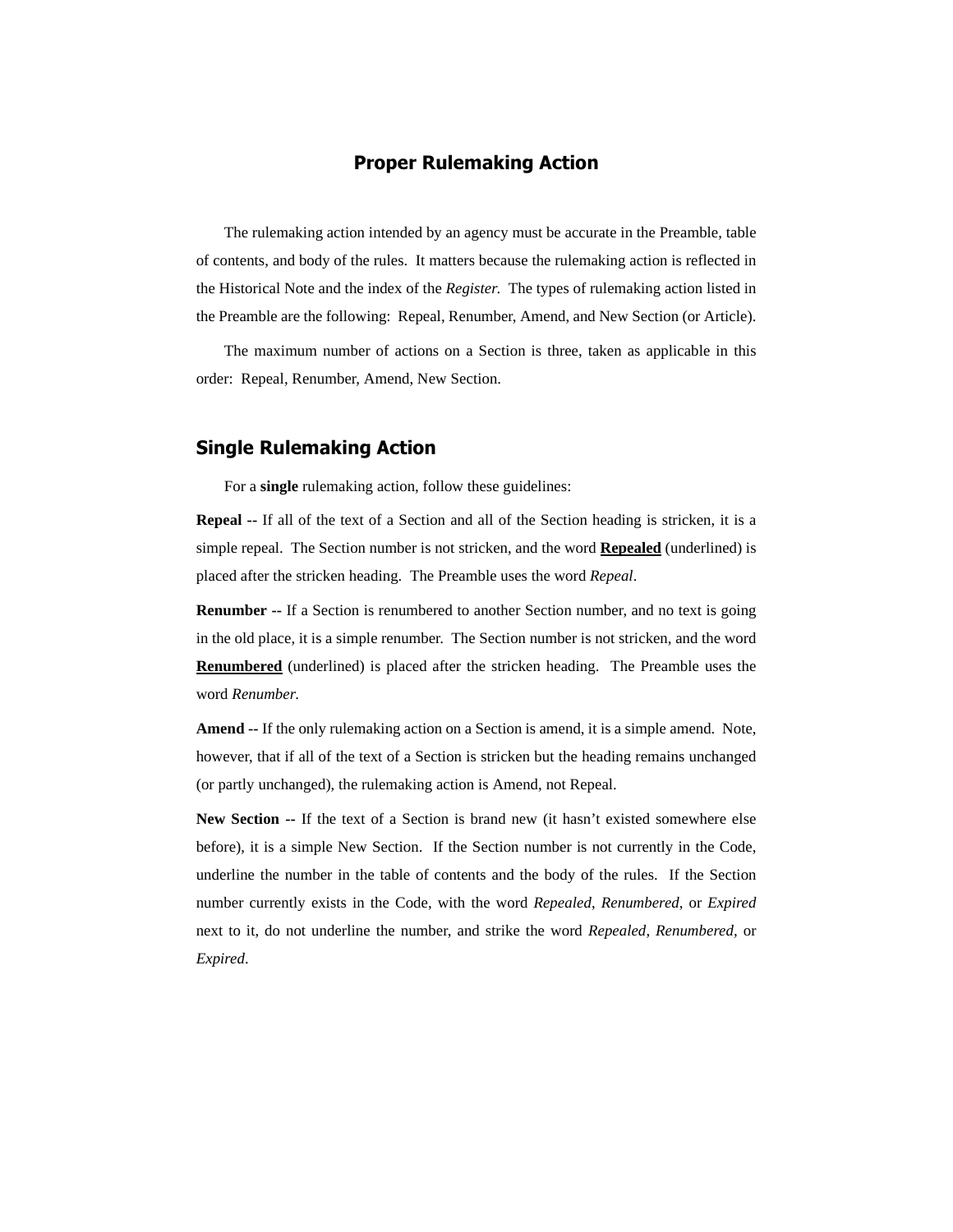## **Double Rulemaking Action**

For a **double** rulemaking action, follow these guidelines:

**Repeal - Renumber** -- In this case, Section *x* is repealed and Section *y* is renumbered into the place of Section  $x$ , with no amendments. Here's how item  $#1$  of the Preamble and the table of contents should appear:

| <b>Sections Affected</b> | <b>Rulemaking Action</b> |
|--------------------------|--------------------------|
| $R1 - 1 - 101$           | Repeal                   |
| R <sub>1</sub> -1-101    | Renumber                 |
| $R1 - 1 - 102$           | Renumber                 |
|                          |                          |

Section R1-1-101. Definitions R1-1-102.R1-1-101. Certificates R1-1-102. Renumbered

**Repeal - New Section --** In this case, Section  $x$  is repealed and a brand new Section is put

into the place of Section *x*.

| <b>Sections Affected</b> | <b>Rulemaking Action</b> |
|--------------------------|--------------------------|
| R1-1-101                 | Repeal                   |
| R1-1-101                 | New Section              |
|                          |                          |

Section R1-1-101. Definitions Certificates

**Renumber - Amend --** In this case, Section  $x$  is renumbered, and Section  $y$  is renumbered into the place of old Section *x* and amended. Therefore, the rulemaking action Renumber applies to what's happening to the Section leaving *and* to what's happening to the Section coming in.

| <b>Sections Affected</b> | <b>Rulemaking Action</b>                                 |
|--------------------------|----------------------------------------------------------|
| R <sub>1</sub> -1-101    | Renumber (moving to R1-1-130, and receiving $R1-1-102$ ) |
| R <sub>1</sub> -1-101    | Amend                                                    |
| R <sub>1</sub> -1-102    | Renumber (moving to $R1-1-101$ )                         |
| R <sub>1</sub> -1-130    | Renumber (coming from R1-1-101)                          |

Section **R1-1-102.R1-1-101.** Certificates R<sub>1</sub>-1-102. Renumbered R<sub>1-1-101</sub>.R<sub>1-1-130</sub>. Definitions